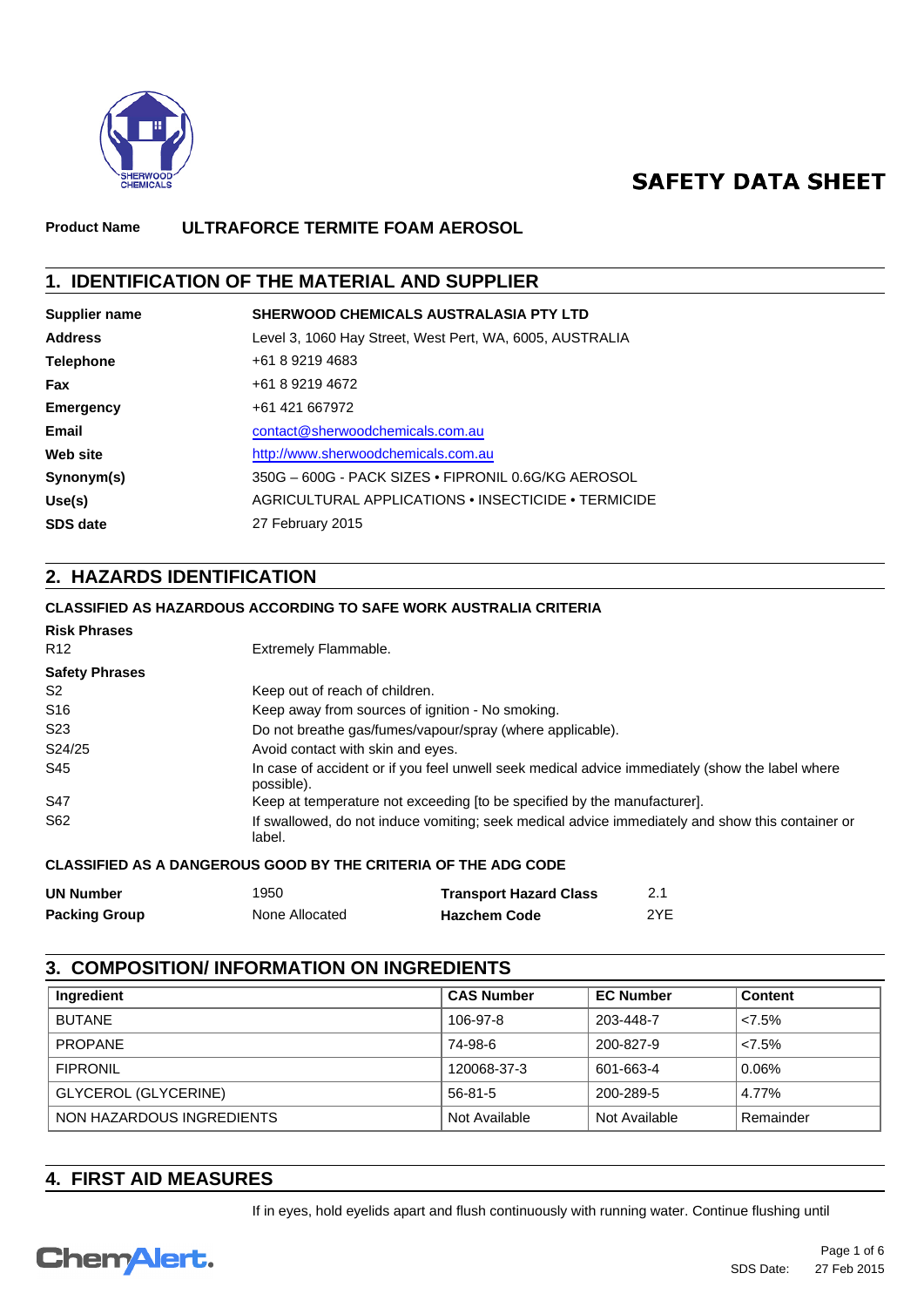### **Product Name ULTRAFORCE TERMITE FOAM AEROSOL**

| Eve                         | advised to stop by a Poisons Information Centre, a doctor, or for at least 15 minutes.                                                                                                                               |
|-----------------------------|----------------------------------------------------------------------------------------------------------------------------------------------------------------------------------------------------------------------|
| <b>Inhalation</b>           | If inhaled, remove from contaminated area. To protect rescuer, use a Type A (Organic vapour)<br>respirator or an Air-line respirator (in poorly ventilated areas). Apply artificial respiration if not<br>breathing. |
| <b>Skin</b>                 | If skin or hair contact occurs, remove contaminated clothing and flush skin and hair with running<br>water. Continue flushing with water until advised to stop by a Poisons Information Centre or a doctor.          |
| Ingestion                   | For advice, contact a Poison Information Centre on 13 11 26 (Australia Wide) or a doctor (at once). If<br>swallowed, do not induce vomiting. Ingestion is considered unlikely due to product form.                   |
| Advice to doctor            | Treat symptomatically.                                                                                                                                                                                               |
| <b>First aid facilities</b> | Eye wash facilities and safety shower should be available.                                                                                                                                                           |

# **5. FIRE FIGHTING MEASURES**

| Flammability         | Highly flammable. May evolve toxic gases (carbon oxides, hydrocarbons) when heated to<br>decomposition. Vapour may form explosive mixtures with air. Eliminate all ignition sources, including<br>cigarettes, open flames, spark producing switches/tools, heaters, naked lights, pilot lights, etc when<br>handling. Aerosol cans may explode when heated to temperatures $> 50^{\circ}$ C. May evolve sulphur<br>oxides, nitrogen oxides, hydrogen cyanide and chlorinated compounds when heated to<br>decomposition. |  |  |
|----------------------|-------------------------------------------------------------------------------------------------------------------------------------------------------------------------------------------------------------------------------------------------------------------------------------------------------------------------------------------------------------------------------------------------------------------------------------------------------------------------------------------------------------------------|--|--|
| Fire and explosion   | Evacuate area and contact emergency services. Toxic gases may be evolved in a fire situation.<br>Remain upwind and notify those downwind of hazard. Wear full protective equipment including Self<br>Contained Breathing Apparatus (SCBA) when combating fire. Use waterfog to cool intact containers<br>and nearby storage areas.                                                                                                                                                                                      |  |  |
| <b>Extinguishing</b> | Dry agent, carbon dioxide or foam. Prevent contamination of drains and waterways.                                                                                                                                                                                                                                                                                                                                                                                                                                       |  |  |
| Hazchem code         | 2YE                                                                                                                                                                                                                                                                                                                                                                                                                                                                                                                     |  |  |
|                      | 2<br>Fine Water Spray.                                                                                                                                                                                                                                                                                                                                                                                                                                                                                                  |  |  |
|                      | Υ<br>Risk of violent reaction or explosion. Wear full fire kit and breathing apparatus. Contain spill<br>and run-off.                                                                                                                                                                                                                                                                                                                                                                                                   |  |  |
|                      | E<br>Evacuation of people in and around the immediate vicinity of the incident should be<br>considered.                                                                                                                                                                                                                                                                                                                                                                                                                 |  |  |

# **6. ACCIDENTAL RELEASE MEASURES**

| <b>Personal precautions</b>      | Wear Personal Protective Equipment (PPE) as detailed in section 8 of the SDS. Clear area of all<br>unprotected personnel. Ventilate area where possible.                       |
|----------------------------------|--------------------------------------------------------------------------------------------------------------------------------------------------------------------------------|
| <b>Environmental precautions</b> | Prevent product from entering drains and waterways.                                                                                                                            |
| Methods of cleaning up           | Contain spillage, then cover / absorb spill with non-combustible absorbent material (vermiculite,<br>sand, or similar), collect and place in suitable containers for disposal. |
| <b>References</b>                | See Sections 8 and 13 for exposure controls and disposal.                                                                                                                      |

### **7. STORAGE AND HANDLING**

| <b>Storage</b>  | Store in a cool ( $\lt 50^{\circ}$ C), dry, well ventilated area, removed from incompatible substances, heat or<br>ignition sources and foodstuffs. Ensure aerosol containers/ cans are adequately labelled, protected<br>from physical damage and sealed when not in use. Check regularly for damaged/leaking containers.<br>Large storage areas should have appropriate fire protection systems. |
|-----------------|----------------------------------------------------------------------------------------------------------------------------------------------------------------------------------------------------------------------------------------------------------------------------------------------------------------------------------------------------------------------------------------------------|
| <b>Handling</b> | Before use carefully read the product label. Use of safe work practices are recommended to avoid<br>eye or skin contact and inhalation. Observe good personal hygiene, including washing hands before<br>eating. Prohibit eating, drinking and smoking in contaminated areas.                                                                                                                      |

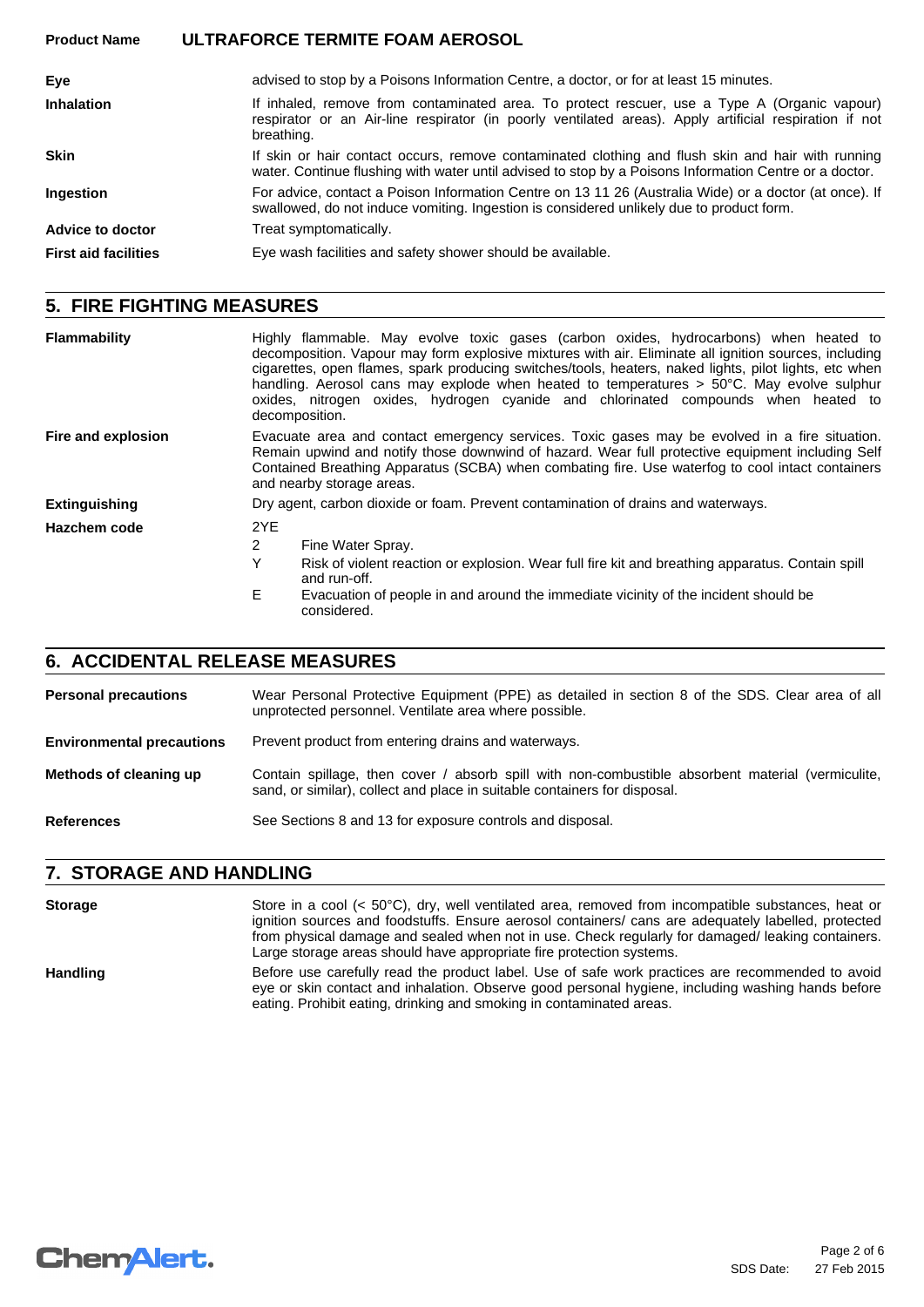## **8. EXPOSURE CONTROLS / PERSONAL PROTECTION**

### **Exposure standards**

| Ingredient        | Reference | <b>TWA</b> |                   | <b>STEL</b>              |                          |
|-------------------|-----------|------------|-------------------|--------------------------|--------------------------|
|                   |           | ppm        | mg/m <sup>3</sup> | ppm                      | mq/m <sup>3</sup>        |
| <b>Butane</b>     | SWA (AUS) | 800        | 1900              | $\overline{\phantom{a}}$ | $\overline{\phantom{a}}$ |
| Glycerin mist (a) | SWA (AUS) | --         | 10                | $\overline{\phantom{a}}$ | $\overline{\phantom{a}}$ |
| Propane           | SWA (AUS) |            |                   | Asphyxiant               |                          |

**Biological limits** No biological limit allocated.

**Engineering controls** Avoid inhalation. Use in well ventilated areas. Where an inhalation risk exists, mechanical explosion proof extraction ventilation is recommended. Flammable vapours may accumulate in poorly ventilated areas. Vapours are heavier than air and may travel some distance to an ignition source and flash back.

**PPE**

| Eye / Face         | Wear splash-proof goggles.                                                                                     |
|--------------------|----------------------------------------------------------------------------------------------------------------|
| <b>Hands</b>       | Wear PVC or rubber gloves.                                                                                     |
| <b>Body</b>        | When using large quantities or where heavy contamination is likely, wear coveralls.                            |
| <b>Respiratory</b> | Where an inhalation risk exists, wear a Type A-Class P1 (Organic gases/vapours and Particulate)<br>respirator. |
|                    |                                                                                                                |



# **9. PHYSICAL AND CHEMICAL PROPERTIES**

| Appearance                       | CLEAR LIQUID (AEROSOL DISPENSED) |
|----------------------------------|----------------------------------|
| Odour                            | MILD SOLVENT LIKE ODOUR          |
| <b>Flammability</b>              | <b>HIGHLY FLAMMABLE</b>          |
| <b>Flash point</b>               | $< 23^{\circ}$ C                 |
| <b>Boiling point</b>             | <b>NOT AVAILABLE</b>             |
| <b>Melting point</b>             | <b>NOT AVAILABLE</b>             |
| <b>Evaporation rate</b>          | <b>NOT AVAILABLE</b>             |
| рH                               | 5 to 7                           |
| Vapour density                   | <b>NOT AVAILABLE</b>             |
| <b>Specific gravity</b>          | 0.58                             |
| Solubility (water)               | <b>SOLUBLE</b>                   |
| Vapour pressure                  | <b>NOT AVAILABLE</b>             |
| <b>Upper explosion limit</b>     | <b>NOT RELEVANT</b>              |
| Lower explosion limit            | <b>NOT RELEVANT</b>              |
| <b>Partition coefficient</b>     | <b>NOT AVAILABLE</b>             |
| <b>Autoignition temperature</b>  | <b>NOT AVAILABLE</b>             |
| <b>Decomposition temperature</b> | <b>NOT AVAILABLE</b>             |
| Viscosity                        | <b>NOT AVAILABLE</b>             |
| <b>Explosive properties</b>      | <b>NOT AVAILABLE</b>             |
| <b>Oxidising properties</b>      | <b>NOT AVAILABLE</b>             |
| <b>Odour threshold</b>           | <b>NOT AVAILABLE</b>             |

### **10. STABILITY AND REACTIVITY**

| <b>Chemical stability</b>                         | Stable under recommended conditions of storage.                                                                                                   |  |
|---------------------------------------------------|---------------------------------------------------------------------------------------------------------------------------------------------------|--|
| <b>Conditions to avoid</b>                        | Avoid heat, sparks, open flames and other ignition sources.                                                                                       |  |
| <b>Material to avoid</b>                          | Incompatible with oxidising agents (e.g. hypochlorites), acids (e.g. nitric acid), alkalis (e.g. sodium<br>hydroxide), heat and ignition sources. |  |
| <b>Hazardous Decomposition</b><br><b>Products</b> | May evolve carbon oxides and hydrocarbons when heated to decomposition.                                                                           |  |

# **ChemAlert.**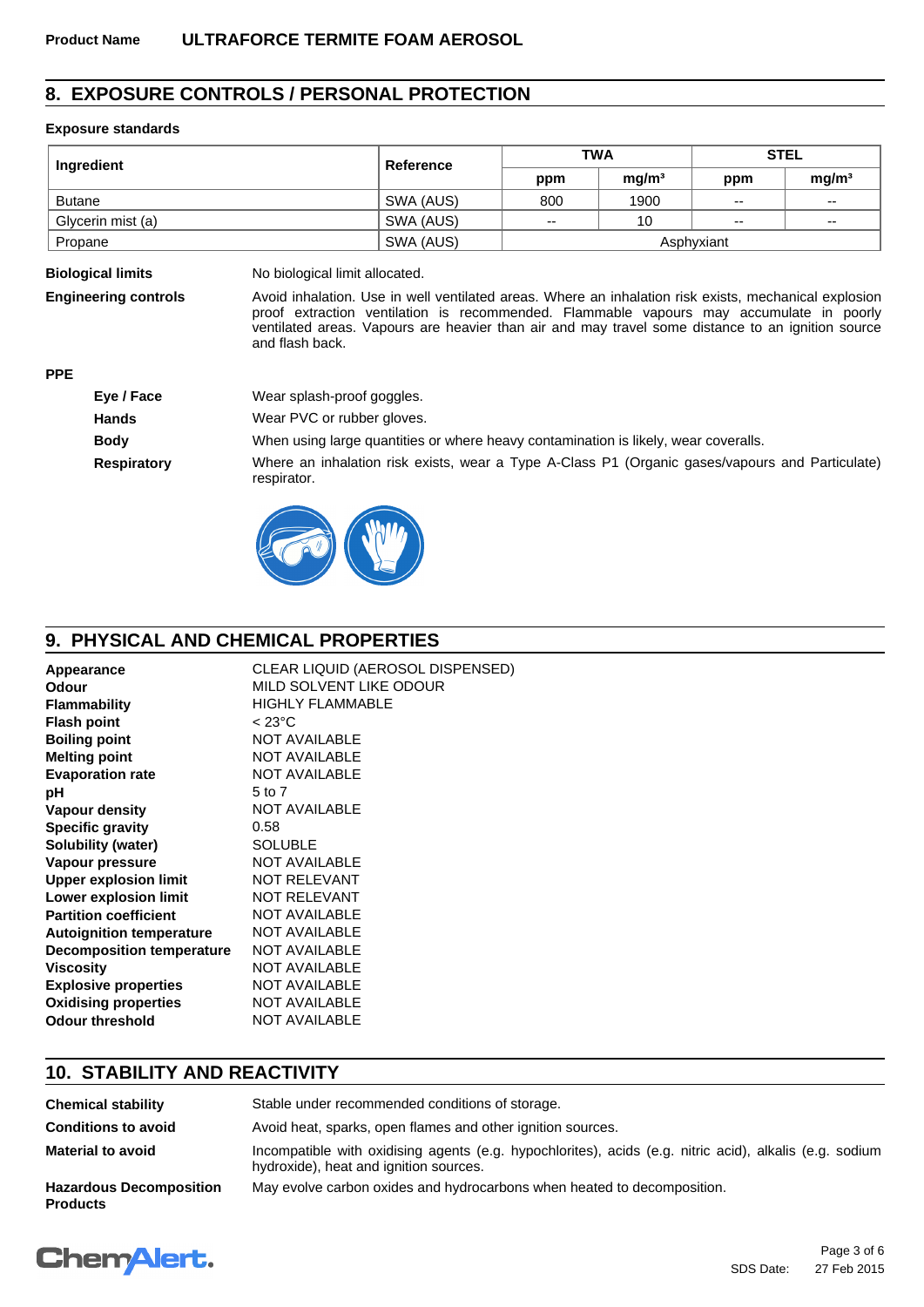**Hazardous Reactions** Polymerization will not occur.

### **11. TOXICOLOGICAL INFORMATION**

| <b>Health Hazard</b><br><b>Summary</b> | effects are reduced.                                                                                                                                                                                                                                     | May be harmful - irritant. This product may only have the potential to cause adverse health effects if<br>intentionally misused (e.g. deliberately inhaling contents). Use safe work practices to avoid eye or<br>skin contact and vapour generation - inhalation. Over exposure may result in central nervous system<br>(CNS) effects. Due to the trace quantities of fripronil present in this product (0.6%), adverse health |  |
|----------------------------------------|----------------------------------------------------------------------------------------------------------------------------------------------------------------------------------------------------------------------------------------------------------|---------------------------------------------------------------------------------------------------------------------------------------------------------------------------------------------------------------------------------------------------------------------------------------------------------------------------------------------------------------------------------------------------------------------------------|--|
| Eye                                    |                                                                                                                                                                                                                                                          | Irritant. Contact may result in irritation, lacrimation, pain and redness.                                                                                                                                                                                                                                                                                                                                                      |  |
| <b>Inhalation</b>                      |                                                                                                                                                                                                                                                          | Irritant. Over exposure may result in irritation of the nose and throat, coughing and headache. High<br>level exposure may result in nausea, dizziness and drowsiness.                                                                                                                                                                                                                                                          |  |
| <b>Skin</b>                            |                                                                                                                                                                                                                                                          | Irritant. Contact may result in drying and defatting of the skin, rash and dermatitis.                                                                                                                                                                                                                                                                                                                                          |  |
| Ingestion                              | May be harmful. Ingestion may result in nausea, vomiting, abdominal pain and drowsiness with large<br>quantities. Aspiration or inhalation may cause chemical pneumonitis and pulmonary oedema.<br>Ingestion is considered unlikely due to product form. |                                                                                                                                                                                                                                                                                                                                                                                                                                 |  |
| <b>Toxicity data</b>                   | BUTANE (106-97-8)<br>LC50 (inhalation)                                                                                                                                                                                                                   | 658000 mg/m3/4H (rat)                                                                                                                                                                                                                                                                                                                                                                                                           |  |
|                                        | PROPANE (74-98-6)<br>LC50 (inhalation)                                                                                                                                                                                                                   | $> 800000$ ppm/15M (rat)                                                                                                                                                                                                                                                                                                                                                                                                        |  |
|                                        | FIPRONIL (120068-37-3)                                                                                                                                                                                                                                   |                                                                                                                                                                                                                                                                                                                                                                                                                                 |  |
|                                        | TDLo (ingestion)                                                                                                                                                                                                                                         | 336 mg/kg/4 weeks-continuous (rat)                                                                                                                                                                                                                                                                                                                                                                                              |  |
|                                        | GLYCEROL (GLYCERINE) (56-81-5)                                                                                                                                                                                                                           |                                                                                                                                                                                                                                                                                                                                                                                                                                 |  |
|                                        | LD50 (ingestion)                                                                                                                                                                                                                                         | 4090 mg/kg (mouse)                                                                                                                                                                                                                                                                                                                                                                                                              |  |
|                                        | LD50 (intraperitoneal)                                                                                                                                                                                                                                   | 4420 mg/kg (rat)                                                                                                                                                                                                                                                                                                                                                                                                                |  |
|                                        | LD50 (intravenous)                                                                                                                                                                                                                                       | 4250 mg/kg (mouse)                                                                                                                                                                                                                                                                                                                                                                                                              |  |
|                                        | LD50 (subcutaneous)                                                                                                                                                                                                                                      | 91 mg/kg (mouse)                                                                                                                                                                                                                                                                                                                                                                                                                |  |
|                                        | TDLo (ingestion)                                                                                                                                                                                                                                         | 1428 mg/kg (human)                                                                                                                                                                                                                                                                                                                                                                                                              |  |

### **12. ECOLOGICAL INFORMATION**

| <b>Toxicity</b>                  | No information provided.                                                                                                                                            |
|----------------------------------|---------------------------------------------------------------------------------------------------------------------------------------------------------------------|
| Persistence and degradability    | Propellant will vapourise rapidly when released to atmosphere. Propellant consists of hydrocarbons<br>that photo chemically decompose under atmospheric conditions. |
| <b>Bioaccumulative potential</b> | No information provided.                                                                                                                                            |
| <b>Mobility in soil</b>          | No information provided.                                                                                                                                            |
| Other adverse effects            | No information provided.                                                                                                                                            |

### **13. DISPOSAL CONSIDERATIONS**

Waste disposal **For small amounts, absorb contents with sand or similar and dispose of to an approved landfill site.** Do not puncture or incinerate aerosol cans. Contact the manufacturer/supplier for additional information (if required). Legislation **Dispose of in accordance with relevant local legislation.** 

### **14. TRANSPORT INFORMATION**

**CLASSIFIED AS A DANGEROUS GOOD BY THE CRITERIA OF THE ADG CODE**



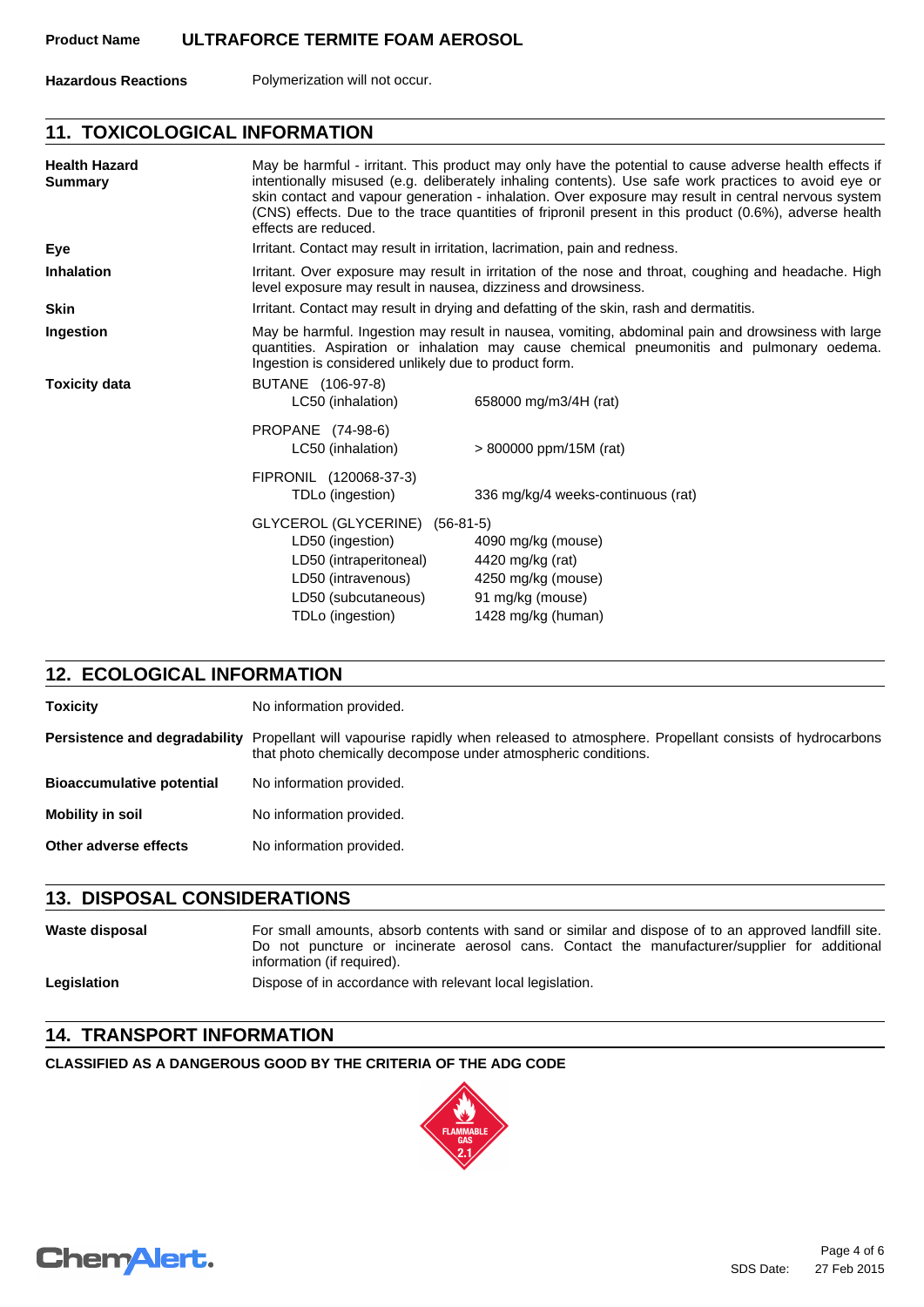### **Product Name ULTRAFORCE TERMITE FOAM AEROSOL**

|                                         | <b>LAND TRANSPORT</b><br>(ADG) | <b>SEA TRANSPORT</b><br>(IMDG / IMO) | <b>AIR TRANSPORT</b><br>(IATA / ICAO) |
|-----------------------------------------|--------------------------------|--------------------------------------|---------------------------------------|
| UN Number                               | 1950                           | 1950                                 | 1950                                  |
| <b>Proper Shipping</b><br><b>Name</b>   | <b>AEROSOLS</b>                | <b>AEROSOLS</b>                      | <b>AEROSOLS</b>                       |
| <b>Transport Hazard</b><br><b>Class</b> | 2.1                            | 2.1                                  | 2.1                                   |
| <b>Packing Group</b>                    | None Allocated                 | None Allocated                       | None Allocated                        |
| <b>Environmental hazards</b>            | No information provided        |                                      |                                       |

**Special precautions for user**

| <b>Hazchem code</b> | 2YF        |
|---------------------|------------|
| <b>GTEPG</b>        | 2D1        |
| <b>EMS</b>          | $F-D, S-U$ |

### **15. REGULATORY INFORMATION**

| <b>Poison schedule</b>      | Classified as a Schedule 6 (S6) Standard for the Uniform Scheduling of Medicines and Poisons<br>(SUSMP).                   |
|-----------------------------|----------------------------------------------------------------------------------------------------------------------------|
| <b>Inventory Listing(s)</b> | <b>AUSTRALIA: AICS (Australian Inventory of Chemical Substances)</b><br>Some components are listed on AICS, or are exempt. |

### **16. OTHER INFORMATION**

**Additional information**

EXPOSURE STANDARDS - TIME WEIGHTED AVERAGES: Exposure standards are established on the premise of an 8 hour work period of normal intensity, under normal climatic conditions and where a 16 hour break between shifts exists to enable the body to eliminate absorbed contaminants. In the following circumstances, exposure standards must be reduced: Strenuous work conditions; hot, humid climates; high altitude conditions; extended shifts (which increase the exposure period and shorten the period of recuperation).

AEROSOL CANS may explode at temperatures approaching 50°C.

WORK PRACTICES - SOLVENTS: Organic solvents may present both a health and flammability hazard. It is recommended that engineering controls should be adopted to reduce exposure where practicable (for example, if using indoors, ensure explosion proof extraction ventilation is available). Flammable or combustible liquids with explosive limits have the potential for ignition from static discharge. Refer to AS 1020 (The control of undesirable static electricity) and AS 1940 (The storage and handling of flammable and combustible liquids) for control procedures.

PERSONAL PROTECTIVE EQUIPMENT GUIDELINES:

The recommendation for protective equipment contained within this report is provided as a guide only. Factors such as method of application, working environment, quantity used, product concentration and the availability of engineering controls should be considered before final selection of personal protective equipment is made.

HEALTH EFFECTS FROM EXPOSURE:

It should be noted that the effects from exposure to this product will depend on several factors including: frequency and duration of use; quantity used; effectiveness of control measures; protective equipment used and method of application. Given that it is impractical to prepare a ChemAlert report which would encompass all possible scenarios, it is anticipated that users will assess the risks and apply control methods where appropriate.